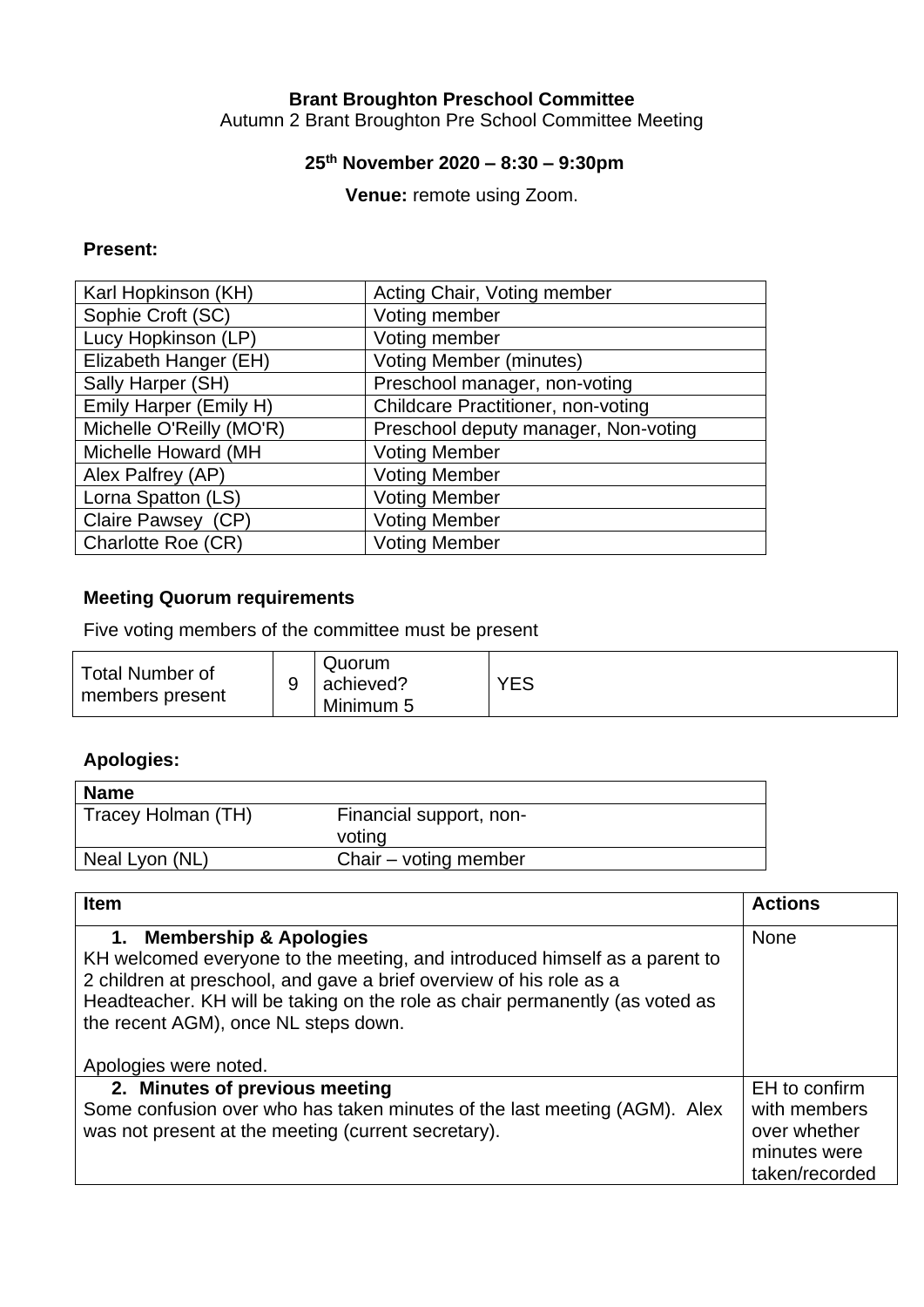| <b>Financial report</b><br>3.<br>SH gave an update on the financial situation currently. Each month we get<br>funding for the children who are 2yr, 3yrs, 4yrs. Changes on a monthly basis,<br>depending on the hours that children are doing. Funding received in the<br>pandemic was based on last year's figures, plus a top up $-$ this has put the<br>preschool in a positive position.<br>KH asked the committee to make a decision regarding the restrictive reserved<br>funds. Annually £1000 is moved from the accounts into a restrictive reserved<br>funds. This would be used for redundancy etc.<br>Decision: All committee members agreed for £1000 of funds to be<br>moved into the restrictive reserved funds. | KH to be<br>involved with<br>conversations<br>with Sally and<br>Tracy<br>regarding the<br>funding<br>received |
|--------------------------------------------------------------------------------------------------------------------------------------------------------------------------------------------------------------------------------------------------------------------------------------------------------------------------------------------------------------------------------------------------------------------------------------------------------------------------------------------------------------------------------------------------------------------------------------------------------------------------------------------------------------------------------------------------------------------------------|---------------------------------------------------------------------------------------------------------------|
| 4. Managers' report<br>SH gave an update on the running of the preschool. She reported that she is<br>pleased with how everything is running. The COVID-19 measures are all in<br>place, and parents are responding positively to social distancing, and all the<br>requests. There has been no reduction in numbers as a result of the<br>pandemic, since Preschool has been allowed to open to all children.<br>Current numbers are that 8 children are using the breakfast and after school<br>club. This has been really appreciated by parents for breakfast/afterschool.<br>KH commented that as a family where both parents are key workers, they<br>have found this invaluable.                                        |                                                                                                               |
| Numbers of children attending in January are good – 15/16 people on most<br>days.<br>EH is looking into the canopy for the outdoor area. This will provide a cover<br>for children whilst playing outside, as well as shielding the equipment from<br>bird mess above. The grant application has been submitted to the Parish<br>Council, and a decision is expected in January 2021. 3 quotes have been<br>provided.                                                                                                                                                                                                                                                                                                          | EH to provide<br>quote<br>information to<br>SH.                                                               |
| 5. Restrictive Reserve Funds<br>Discussed at item 3                                                                                                                                                                                                                                                                                                                                                                                                                                                                                                                                                                                                                                                                            | None                                                                                                          |
| 6. Progress with EY-2<br>SH is waiting for LH's paperwork to come through – LH has recently<br>completed.<br>$CP$ – suitable person documents has come through – to share with SH                                                                                                                                                                                                                                                                                                                                                                                                                                                                                                                                              | CP to send<br>paperwork to<br><b>SH</b>                                                                       |
| 7. Litter Pick event for Spring<br>SH updated that she has applied for the Parish Council Litter Pick, and have<br>been successful in securing funding to complete the Litter Pick. The County<br>Council deliver all the equipment needed, and then volunteers undertake the<br>Litter Pick, and fill bags. These are left at the side of the road for collection.<br>The Pre School will be paid £300 for the litter pick. To take part, we arrange<br>a time and volunteers, and then advertised around the village. A socially                                                                                                                                                                                             |                                                                                                               |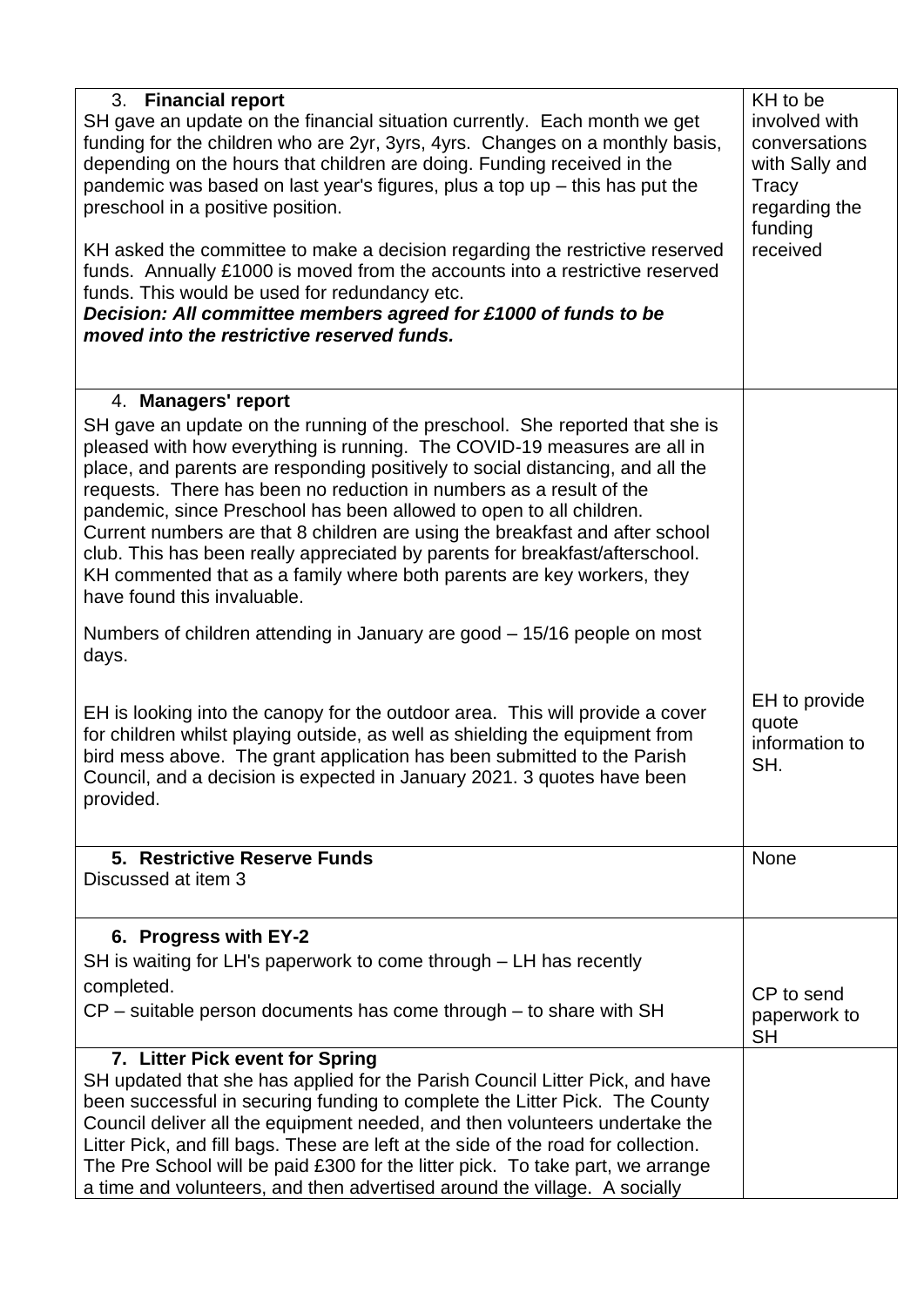| distanced tea/coffee/cakes provided at the village hall after the event.                                                                                                                                                                                                                                                                                                                                                                                                                                                                                                                                                                                                                                                                                                                                                |                                                                                                                                                                     |
|-------------------------------------------------------------------------------------------------------------------------------------------------------------------------------------------------------------------------------------------------------------------------------------------------------------------------------------------------------------------------------------------------------------------------------------------------------------------------------------------------------------------------------------------------------------------------------------------------------------------------------------------------------------------------------------------------------------------------------------------------------------------------------------------------------------------------|---------------------------------------------------------------------------------------------------------------------------------------------------------------------|
| This event will need to be arranged nearer the time (Spring 2021)                                                                                                                                                                                                                                                                                                                                                                                                                                                                                                                                                                                                                                                                                                                                                       |                                                                                                                                                                     |
| SC confirmed that she has a poster that she can easily adapt for use for the<br>little pick.                                                                                                                                                                                                                                                                                                                                                                                                                                                                                                                                                                                                                                                                                                                            |                                                                                                                                                                     |
| 8. Planning Permission for Pre School building<br>EH has had an email from LCC Planning Officer, Anne Cant, to note that the<br>temporary planning permission for the preschool building runs out on 30 <sup>th</sup><br>November 2021. It has been suggested that at least 3 months before this<br>date, an application is made to LCC if we wish to retain the building. We will<br>need to make a section 73 application to vary condition 2 of planning<br>permission N14/1193/16 to retain the temporary classroom as pre-school<br>facility. Anne notes "Its better is you make the application at least 3 months<br>before the time runs out, if you let the planning permission expire a full<br>application would be required (and that's a greater fee and you need more<br>information)",                    | EH to follow up<br>with Anne<br>Cant/Bev Barker<br>at LCC                                                                                                           |
| EH agreed to speak with Bev Barker and Anne Cant regarding what is<br>required to submit for the planning permission.                                                                                                                                                                                                                                                                                                                                                                                                                                                                                                                                                                                                                                                                                                   |                                                                                                                                                                     |
| 9. Signage for Pre School<br>SH explained that signage to the preschool, sited on the school building, is<br>pointing in the wrong direction, and therefore directing parents in the opposite<br>direction around the school building. Mrs Bedford agreed that the sign should<br>be changed to prevent parents going through the area for reception/year 1.<br>$KH$ – has a contact for signage at school – SH to provide the details of the<br>signage, and KH to obtain a quote. SH to provide details of design and size.<br>It has been suggested that the existing 'Brown sign' on the High Street<br>directing to Brant Broughton Primary School, should include the Preschool on<br>there too. EH to investigate with LCC whether this would be possible.                                                       | SH to liaise with<br>KH regarding<br>school sign.<br>EH to liaise with<br>LCC Signs &<br>Lines team<br>regarding<br>possibility of<br>brown sign for<br><b>BBPS</b> |
| 10. Fire Extinguishers & Security system.<br>$KH$ – quote for fire extinguishers has been sourced - the cost is £100 each,<br>with a 10 year operational guarantee. Wall stand included, but BBPS<br>requires a floor stand as the walls are not strong enough. BBPS requires 2<br>fire extinguishers.<br>Decision: All Committee members agreed that the fire extinguishers are<br>required and should be purchased.<br>Lincoln Security – It is time to renew the existing security system. The current<br>arrangements are that if the intruder alarm, goes off then Sally is called. Neal<br>currently is second to be called. This has not been required in the past.<br>Decision: The committee agreed to go with Freedom Secruity, due to<br>better value for money. However, if it increases the cost more than | TH to purchase<br>fire<br>extinguishers<br>using debit<br>card. SH to<br>liaise with the<br>company to<br>ensure correct<br>specification.                          |
| Lincoln Security to move across to Freedom, then we will stick with<br><b>Lincoln Security.</b>                                                                                                                                                                                                                                                                                                                                                                                                                                                                                                                                                                                                                                                                                                                         |                                                                                                                                                                     |